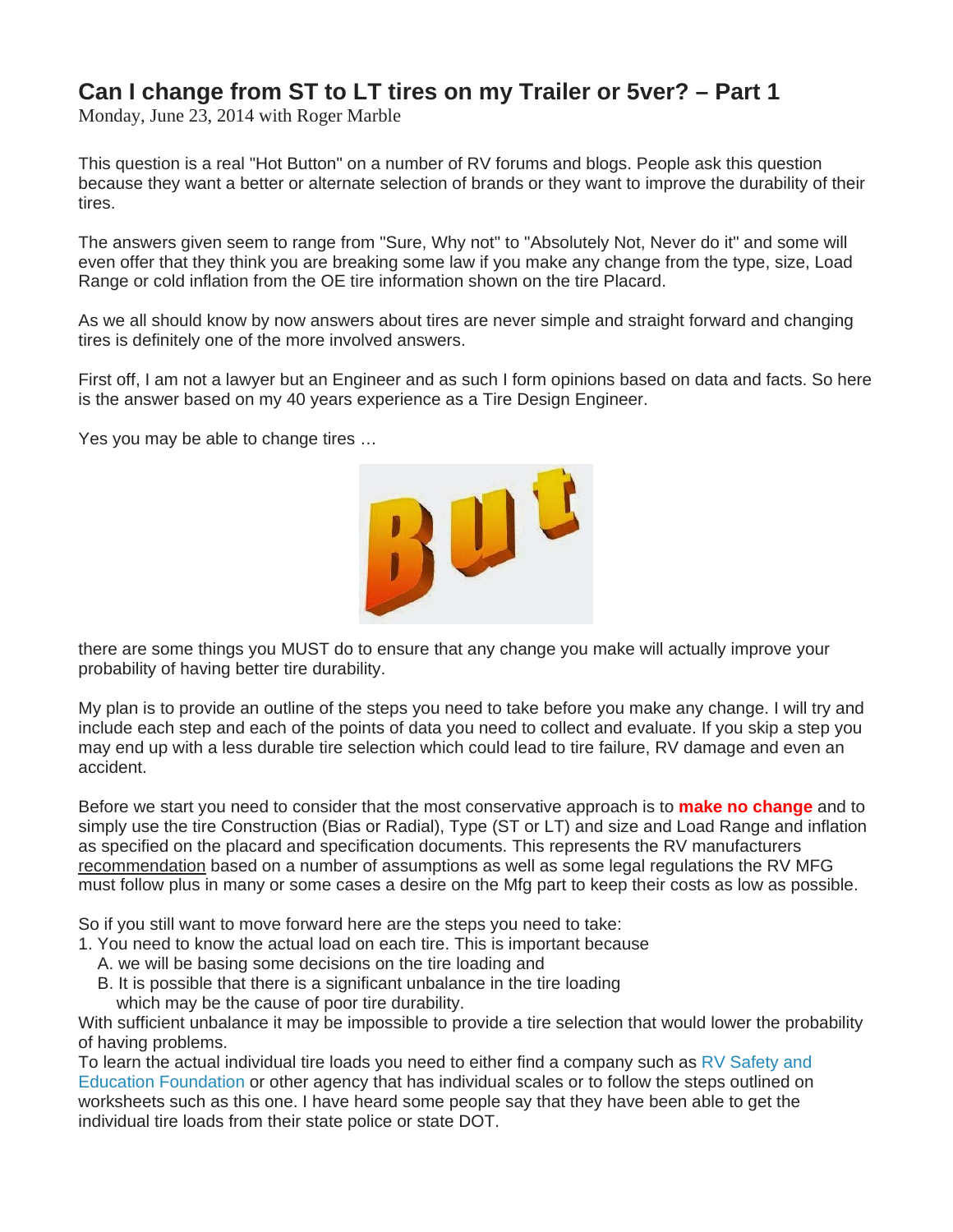2. Knowing the ACTUAL LOAD on each tire you need to confirm that no single tire is loaded more than the max load molded on the tire sidewall. This is an absolute rule. If any tire is overloaded you should not move the trailer until you either change the load or change the tire.

3. Assuming no tire is overloaded we want to make sure that all tires on en axle are inflated to the same inflation. For multi-axle trailers you can lower the internal tire structural shear forces (the forces trying to tear the tire apart) by running the inflation molded on the tire sidewall. Sometimes this is stated as the Max PSI and other times it is stated as the PSI for the max load. For our purposes we will consider this the proper cold inflation you should always run.

4. We should have "Headroom" or "Reserve Load" or "Safety Margin" on the tire loading. I suggest 15%. However I know that for many trailers 15% extra capacity above the actual load is very hard to do. Especially since some RV MFG manage to so under-size the tires that even when the trailer is empty they may not have 15% margin.

5. If you don't have at least a 10% margin I would strongly suggest you need to consider changing tires to something with more load capacity when inflated to the sidewall PSI.

# **Can I change from ST to LT tires on my Trailer or 5ver? – Part 2**

I will assume you have confirmed the actual individual tire loading and have moved some heavy items around to end up with a reasonable balance of loads,

I will also assume you still want to change from ST type to LT type tires which means you must increase the Load Range and or increase the tire size to get a load capacity in the LT to match or exceed the capacity of the OE ST type tires.

Now before we move on you need to realize that "LT" is a designation used here in the US and European and some Asian countries have what they call "Commercial" tires. These Commercial sizes do not start with LT or CO but will probably look like 7.00R15 or for metric sizes 205/75R16**C** The "C" in this case is not the Load Range but stands for "Commercial". The Load Range will be identified as normal LR-C, LR-D etc or possibly with RL or XL for Reinforced or Extra Load. To make this post easier to read I will limit my comments to LT type tires. Just remember there are other options that may be better for those with 15" or 14" wheels that do not want to change rims.

### **NOTE: All of these letters and numbers are important when selecting a size so be sure you record them all when doing your research.**

### So on to step

**6** Dimensions. There are two key dimensions Outside Diameter or OD and Width. Now I am confident that we all understand OD but width can be a bit confusing. Depending on the wheel well contour the overall maximum width or "Section Width may be most important. Some tires may have a narrower clearance nearer the tread so they will need to do some actual measurements at a number of locations. It may be easiest to use the dimensions for OD and Section published for your current tires and just do a confirmation with your tape measure. Remember tire "width" is not the same as tread width.

You need to be sure the tires NEVER contact any portion of the RV frame wheel well or bodywork. You should try to have equal or greater clearance with the new tires that you have on your original size.

### 7. **The challenge**

### **When moving from ST type to LT type you will need to move up in Load Range or up in Size or both.**

Now comes the research to see what your options are